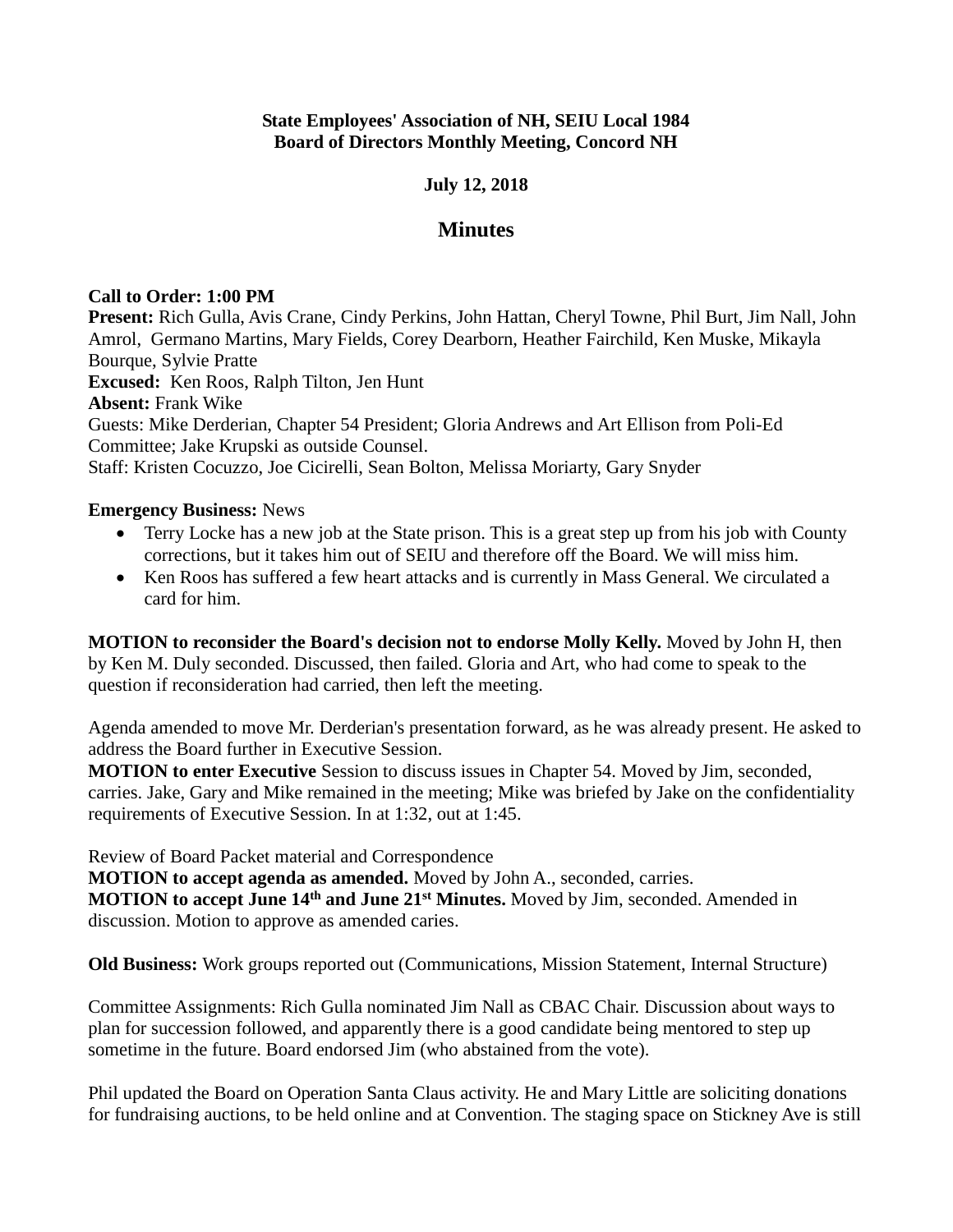not cleaned out; Phil is scheduling a work-release crew to sweep it out. Mikayla pointed out that the annual State employees' charitable campaign allows for donations to OSC to be deducted regularly from paychecks.

**MOTION that the Board approve the creation of a Conservative Member Ad-Hoc Committee.**  Moved by Avis, seconded, carries unanimously.

**MOTION to approve step increases for all of the President's direct reports who have favorable reviews and are due them.** Moved by Rich, seconded, carries.

**MOTION to enter Executive Session to discuss legal matters.** Moved by Mary, seconded, carries. In at 2:58, out at 3:45.

**MOTION to allow the Charge and Trial (C&T) chairperson to populate the C&T board, and to preapprove her choices.** Moved by Cheryl, seconded. The purpose would be to avoid any appearance of bias or manipulation of the C&T board should a Board of Directors member appear before it. Carries.

**MOTION to accept consent agenda:** Moved by Jim, seconded, carries.

## **Committee Reports:**

- a) Political Education, John Hattan presented a long list of potential endorsements and made a few corrections. **MOTION to endorse all candidates on the corrected list** moved by John H., seconded, carries.
- b) Steward Committee, Ken Muske proposed a policy to consider for reappointment all stewards who were appointed 3 years ago, asking each what they have been doing on behalf of the Union during those years (as stewards do more than just work on grievances). General agreement, but no motion put forward as no written policy is yet prepared.
- c) Member Benefits, Phil Burt
	- 1) New England College offers 15% tuition discount and fee waiver, 10% off the accelerated Associate's.
	- 2) Monarchs offer discounts on certain games.
	- 3) A massage provider in Keene offers discounts, and
	- **4)** The Colonial Theater in Bethlehem offers 15% off live performances and 20% off movies. **MOTION to accept all these new member benefits.** Moved by Avis, seconded, carries.
- d) Finance Committee, Avis Crane still expecting to be in the black by the end of the fiscal year. Avis presented a proposal from a company called Elevation to update our website and make it mobile-friendly. **MOTION to approve the proposal to partner with Elevation.** Moved by Avis, seconded, carries.
- e) Retirement System, Germano Martins' term as NHRS trustee ended July 2018. Germano enthusiatically supports his replacement in that seat, Melvin Friese from DoIT. It is good to have someone with his expertise on the Board of Trustees. The Board of Directors thanked Germano enthusiastically for his service.
- f) Organization Committee, John Hattan / Janus report, Rich Gulla: Many people have inquired how to drop membership; a few have followed through. More people have joined. Some feepayers have flipped to full membership because of the Janus decision, and some members have initiated or increased SEAPAC/COPE contributions. Membership saw a net gain this month.
- g) Dues assistance: 2 requests, both for several years' duration (dues assistance is only offered for 3 months at a time). Both requests denied.